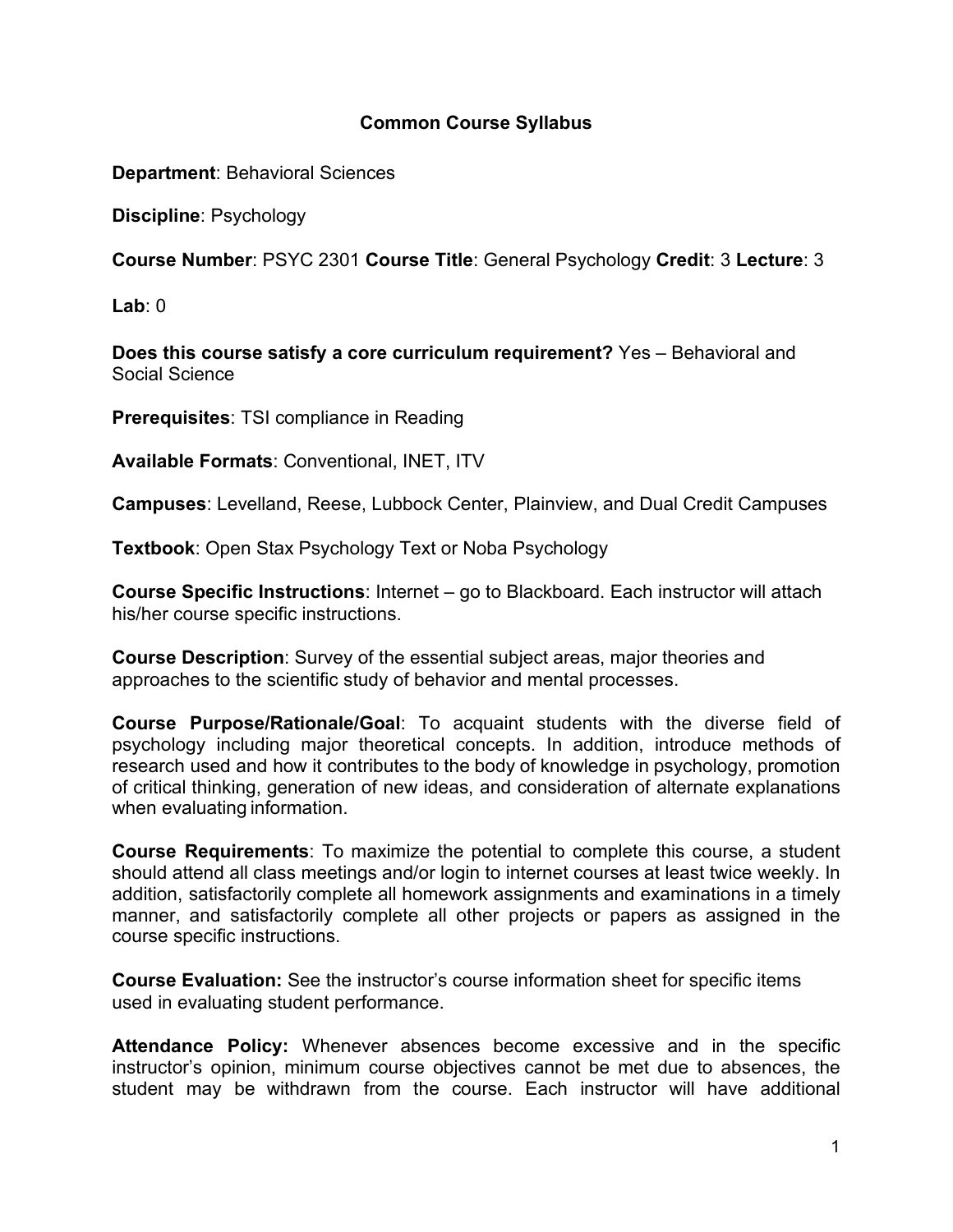information about attendance on his/her course information sheet.

## Student Learning Outcomes (SLOs)/Competencies:

Upon successful completion of this course, students will:

1. Identify various research methods and their characteristics used in the scientific study of psychology.

2. Describe the historical influences and early schools of thoughts that shaped the field of psychology.

3. Describe some of the prominent perspectives and approaches used in the study of psychology

4. Use terminology unique to the study of psychology.

5. Describe accepted approaches and standards in psychological assessment and evaluation.

6. Identify factors in physiological and psychological processes involved in human behavior.

# **Core Objectives addressed**:

- **Communication skills** to include effective written, oral and visual communication.
- **Critical thinking skills** to include creative thinking, innovation, inquiry and analysis, evaluation and synthesis of information.
- **Empirical and Quantitative skills** to include the manipulation and analysis of numerical data or observable facts resulting in informed conclusions.
- **Social Responsibility** to include the demonstrated intercultural knowledge and competence, knowledge of civic responsibility, and the ability to engage effectively in regional, national and global communities.

CIP # 42.0101.51 25

# **Campus Concealed Carry syllabus statement:**

Campus Concealed Carry - Texas Senate Bill - 11 (Government Code 411.2031, et al.) authorizes the carrying of a concealed handgun in South Plains College buildings only by persons who have been issued and are in possession of a Texas License to Carry a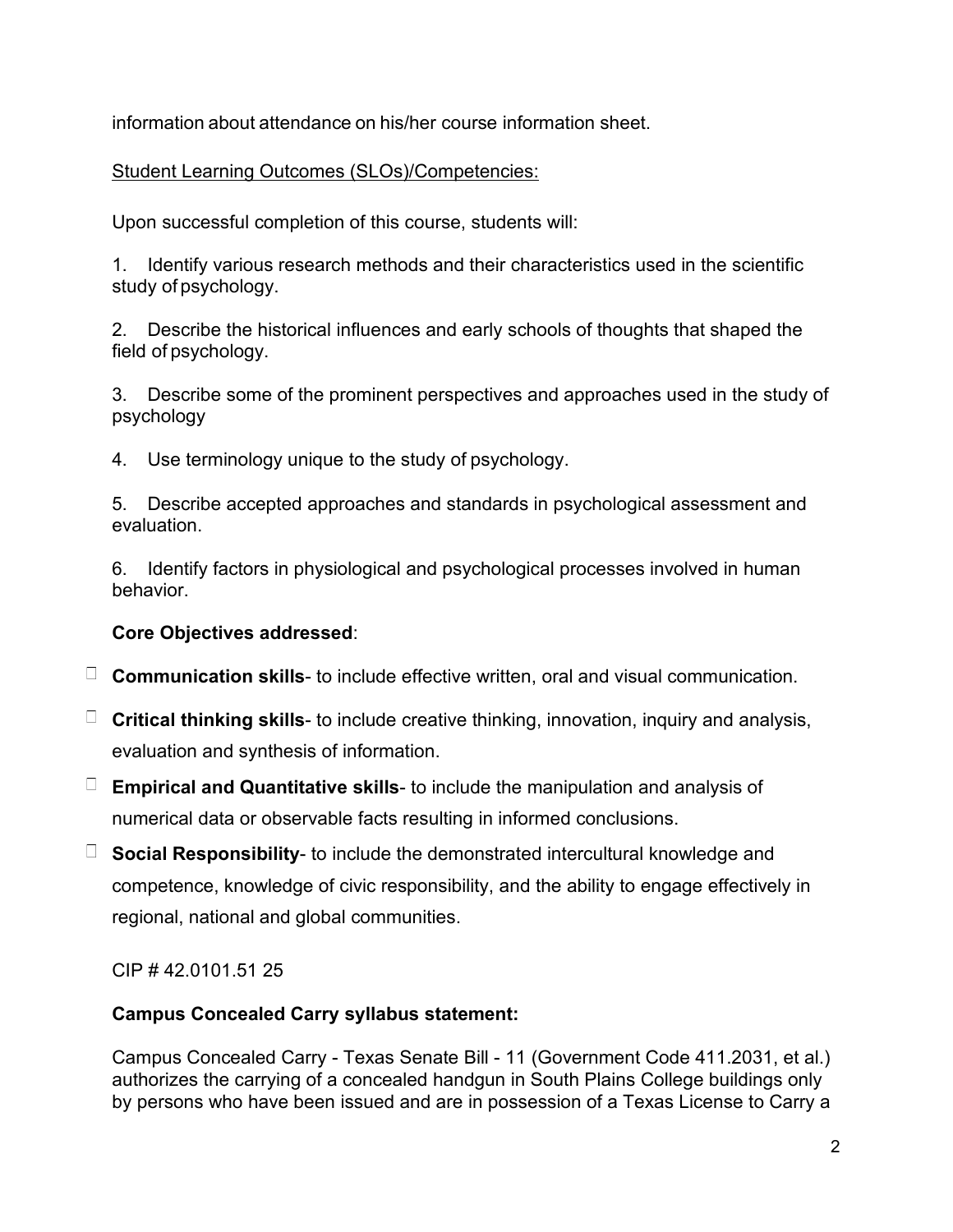Handgun. Qualified law enforcement officers or those who are otherwise authorized to carry a concealed handgun in the State of Texas are also permitted to do so. Pursuant to Penal Code (PC) 46.035 and South Plains College policy, license holders may not carry a concealed handgun in restricted locations. For a list of locations, please refer to the SPC policy at:

[\(http://www.southplainscollege.edu/human\\_resources/policy\\_procedure/hhc.php\)](http://www.southplainscollege.edu/human_resources/policy_procedure/hhc.php)

Pursuant to PC 46.035, the open carrying of handguns is prohibited on all South Plains College campuses. Report violations to the College Police Department at 806-716-2396 or 9-1-1.

**Disability Accommodations:** While it is the faculty's responsibility to ensure that the learning environment is accessible, students must request accommodations. Faculty must include the following statements on their syllabus, which directs students with disabilities to the Disability Services Office.

SPC Standard Disability Statement Students with disabilities, including but not limited to physical, psychiatric, or learning disabilities, who wish to request accommodations in this class should notify the Disability Services Office early in the semester so that the appropriate arrangements may be made.

Processing time could take up to 30 days once paperwork has been submitted. In accordance with federal law, a student requesting accommodations must provide acceptable documentation of his/her disability to the Disability Services Office. For more information, call or visit the Disability Services Office at Levelland (Student Health & Wellness Office) 806-7162577, Reese Center (Building 8) & Lubbock Center 806-716- 4675, or Plainview Center (Main Office) 806-716-4302 or 806-296-9611.

**Non-Discrimination Statement** South Plains College does not discriminate on the basis of race, color, religion (creed), gender, gender expression, marital status, sexual orientation, military status, national origin, sex, disability or age in its programs and activities. All SPC courses meet federal regulations under Title II of the ADA, Sections 504 of the Rehabilitation Act of 1973. The following person has been designated to handle inquiries regarding the non-discrimination policies: Vice President for Student Affairs, South Plains College -1401 College Avenue, Box 5, Levelland, TX 79336, 8067162360.

**Title IX Pregnancy** Statement If you are pregnant, or have given birth within six months, Under TitleIX you have a right to reasonable accommodations to help continue your education. To activate accommodations you must submit a Title IX pregnancy accommodations request, along with specific medical documentation, to the Director of Health and Wellness. Once approved, notification will be sent to the student and instructors. It is the student's responsibility to work with the instructor to arrange accommodations.

**Academic Integrity**: You are expected to do your own work. You may not work with another person to complete your assignments, discussions, or when taking your exams. You may not copy another student's work and present it as your own. You may not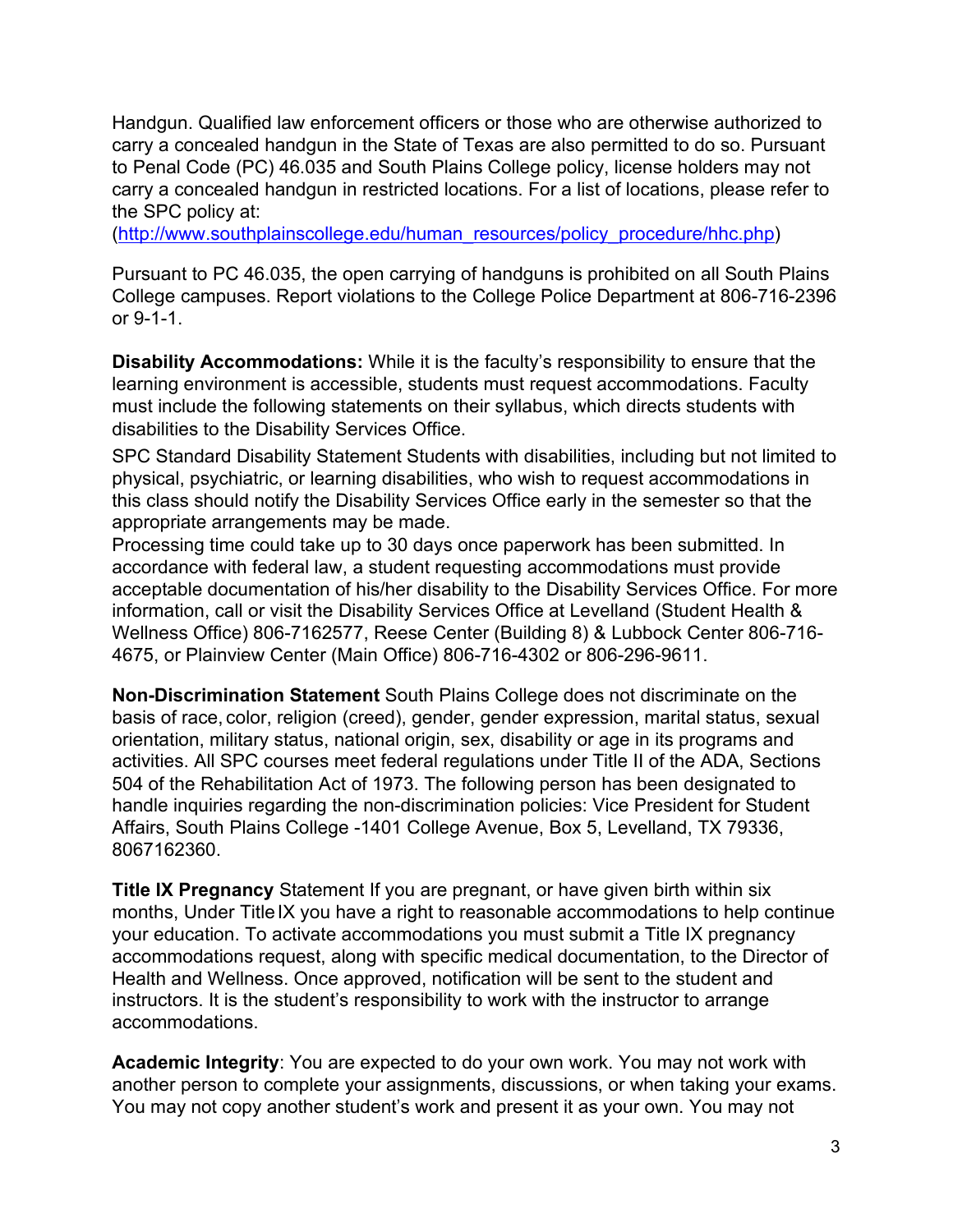allow another student to copy your work.

Complete honesty is required of the student in the presentation of any and all phases of course work. If the instructor determines an assignment to be plagiarized, the result can range from a zero for that assignment to failure of the course. The result will be determined by the instructor. See SPC College Catalog for additional information.

**Equal Opportunity**: South Plains College strives to accommodate the individual needs of all students in order to enhance their opportunities for success in the context of a comprehensive community college setting. It is the policy of South Plains College to offer all educational and employment opportunities without regard to race, color, national origin, religion, gender, disability or age. In short, "Bigotry will not be tolerated." (Student Guide)

**COVID19 Statement:** Students and employees will all implement additional safety measures.

a. Students will be required to wear face coverings while in classroom buildings. b. Faculty will be allowed to remove their face covering while lecturing AND if they are able to maintain a 6-foot distance from their students. When students approach the faculty member or when he/she move into the student area, faculty members will be required to use a face covering.

c. Employees will be required to wear face coverings when social distancing is not achievable.

d. Hand sanitizing stations will be installed across all campuses. Classrooms and student areas will be cleaned and sanitized regularly. And, furniture in public areas will be minimized to encourage social distancing.

e. All students/employees are encouraged to implement good hygiene measures such as washing hands regularly, using hand sanitizer, and covering coughs/sneezes. f. We are purchasing a large number of SPC face coverings to distribute to all faculty, staff, and students.

This is the statement provided by Dr. Satterwhite and approved by the board on July 16, 2020, and will be the statement until there is updated policy information.

\*\*\*\*\*\*\*\*\*\*

### **Instructor's Course Information**: Serena Mangano, MA

**Course Information**: PSYC 2301 – 203, Spring 2021

**Class Time**: Monday/Wednesday 11:00 AM - 12:15 PM at Reese Center Building #4, Room 410, and online (link provided on Blackboard)

**Office Hours**: Monday and Wednesday: 1 PM – 3 PM, Friday: 9:30 AM – 12:30 PM online (link available on Blackboard) and in person (details to follow), and by appointment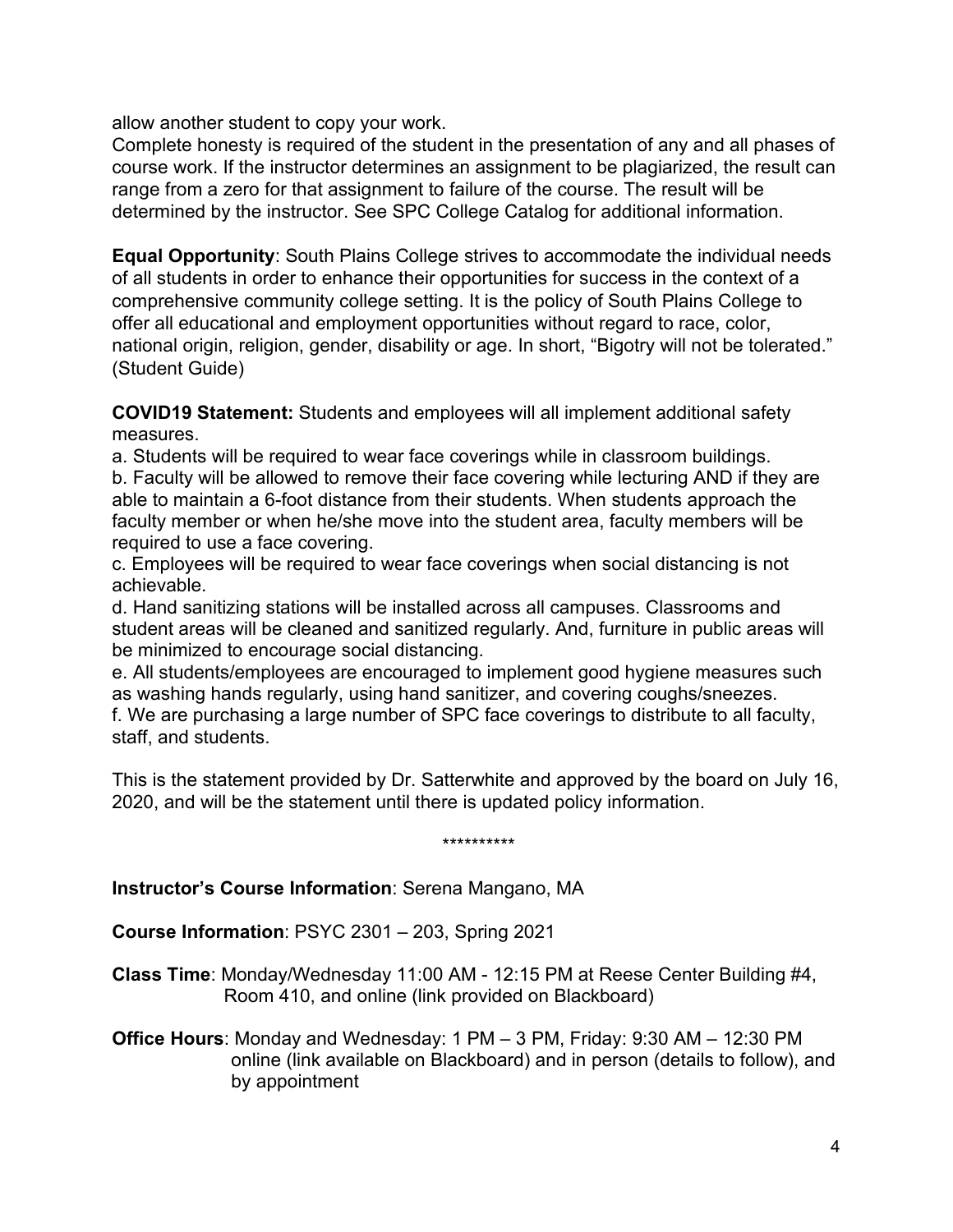### **Email Address**: [smangano@southplainscollege.edu](mailto:smangano@southplainscollege.edu)

**Course Websites**: Blackboard (southplainscollege.blackboard.com)

### **In Person and Virtual Classroom Policies**:

• **Respect for Fellow Students**: All students will maintain respect for fellow classmates' personal beliefs, values, morals and life situations. Insensitivity concerning race, religion, sex/gender, sexual orientation, mental/physical disability, psychological disorders, age, or socio-economic status (family situation) will not be tolerated.

• **Electronic Devices**: The **use of cell phones** is not permitted in the virtual classroom; they should be silenced and put away while attending class. Devices used for note-taking are permitted, but should be used responsibly and should not create distractions for you or others.

• **Tardiness**: Please do your best to manage your time well and be on time to class. If you are tardy, please enter the classroom *quietly.* 

• **Disruptive Behavior**: "Failure to comply with lawful directions of a classroom teacher relative to maintaining good order is considered misconduct on the part of the student. Repeated violations of disrupting a class will result in the student being dropped from the course." (See Student Guide)

**Late Work and Missed Work:** The work is due on the dates assigned and will have late penalties if that date is missed. You cannot wait till the end of the semester to do the work.

**Textbook:** You will use Psychology 2<sup>nd</sup> Edition (2020) OpenStax (Rice University/Bill & Melinda Gates Foundation), available for free on Blackboard. For more options, check <https://openstax.org/details/books/psychology-2e>

**Grading Policy and Method of Evaluation:** It is possible to earn up to 500 points in this course, as follows:

|                    | <b>Possible Points</b> |  |  |
|--------------------|------------------------|--|--|
| Paper              | 80                     |  |  |
| Exam 1             | 60                     |  |  |
| Exam 2             | 60                     |  |  |
| Exam 3             | 60                     |  |  |
| Exam 4             | 30                     |  |  |
| <b>Discussions</b> | 15@14=210              |  |  |
| Total              | 500                    |  |  |

Final Grades will be determined by calculating the total amount of points earned by you this semester. These points are percentages of the scores in the previous chart.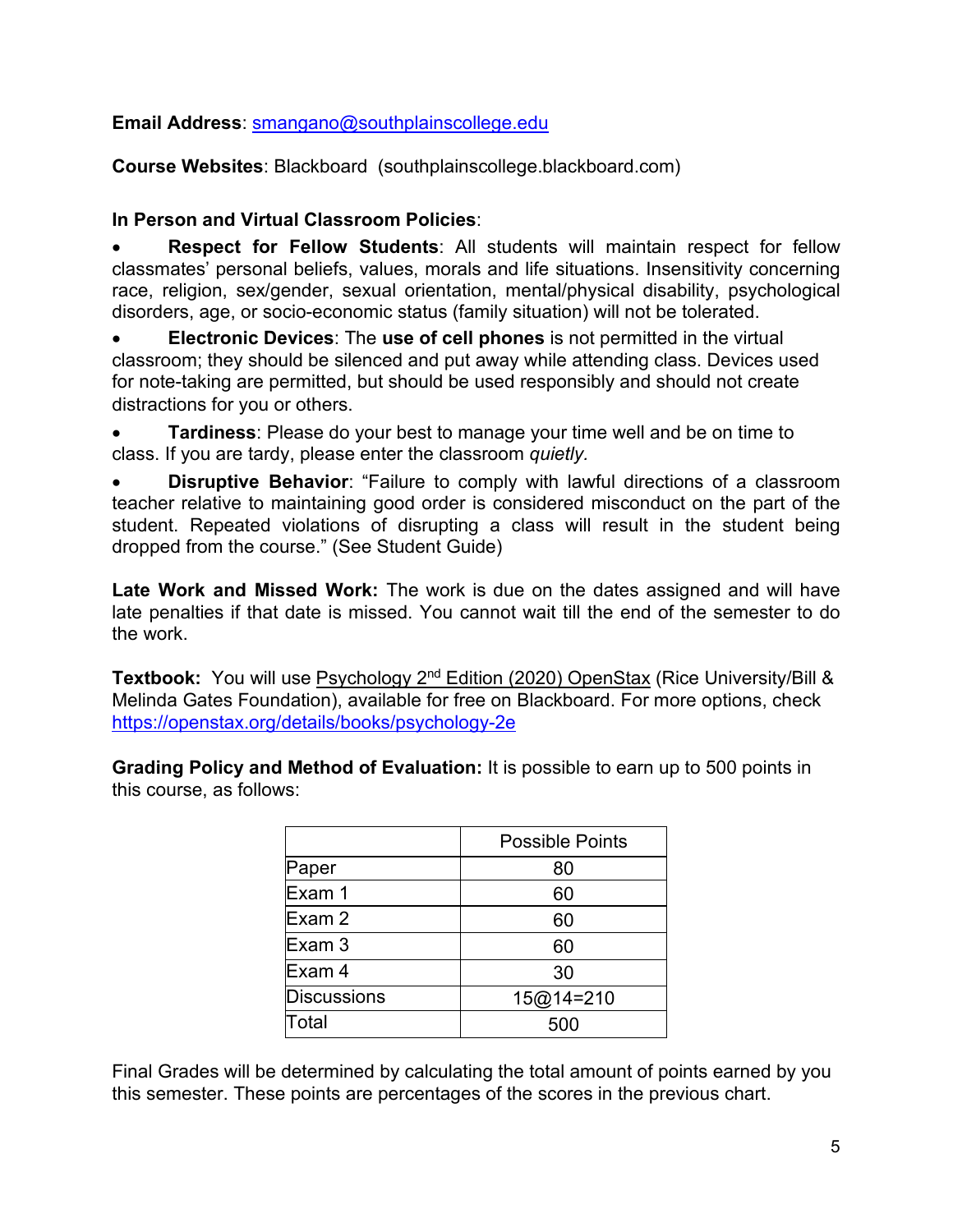A = 90% of 500, meaning you earn between 450 and 500 points B = 80% of 500, meaning you earn between 400 and 449 points C = 70% of 500, meaning you earn between 350 and 399 points  $D = 60\%$  of 500, meaning you earn between 300 and 349 points  $F =$  less than 60% of 500, meaning you earn between 0 and 299 points

**Paper***:* This is worth 80 points: 5 earned with the first draft, that will be evaluated for completion, and up to 75 earned with the final draft. See the tentative schedule for due dates. If the paper is late it will have 10% deducted per day that it is late. The paper consists of your review of ONE of the books or the movie listed on Blackboard. The evaluation rubric for the paper is available on Blackboard. You can turn your paper in earlier, but the due dates are firm deadlines. You will turn in your paper on Blackboard.

**Exams**: They are worth 210 points. Throughout the semester you will take 4 (four) exams on Blackboard. Exams may contain multiple choice and true/false questions. Exams open 48 hours before they are due, allow 2 attempts, and I will record your highest grade. You have up to 90 minutes to take each exam. See Class Schedule below for exam due dates and contents.

**Discussions**: There is one prompt for each chapter covered in the course. Each of you will respond to the prompt (initial post) to earn 7.5 points, and to one of your classmates' posts to earn 7.5 more points. You will need to adhere to the discussion posts policies available on Blackboard. You can agree, disagree, use any material from textbook, internet, readings, personal experiences, etc., and I only ask all of you to be respectful and polite to each other. Discussions are available from the first day of class until their due date.

**Attendance and Participation:** Attendance will be taken during each class session. Students will be responsible for material presented and discussed in class. Due to South Plains College attendance policies, any student who fails to attend 5 classes during the semester or fails to complete two major grades may be dropped from the course with 'X'. This is the official statement, *but your attendance will be determined more on your completed work this semester due to the pandemic.*

**Please note:** Classes will start and end on time, and you are expected to be in class for its whole duration. Please let me know if you are forced to arrive late and/or leave early because of your class or work schedule. Generally, arriving 5 minutes later/leaving 5 minutes earlier will be marked as tardy, and arriving 10 minutes later/leaving 10 minutes earlier will be marked as absence. This policy is meant to minimize distraction to the class and to me, so please be considerate.

**Academic Integrity:** As stated in your college catalog, "Offering the work of another as one's own, without proper acknowledgement, is plagiarism…" Students found guilty of plagiarism could fail or receive a zero on the work in question for the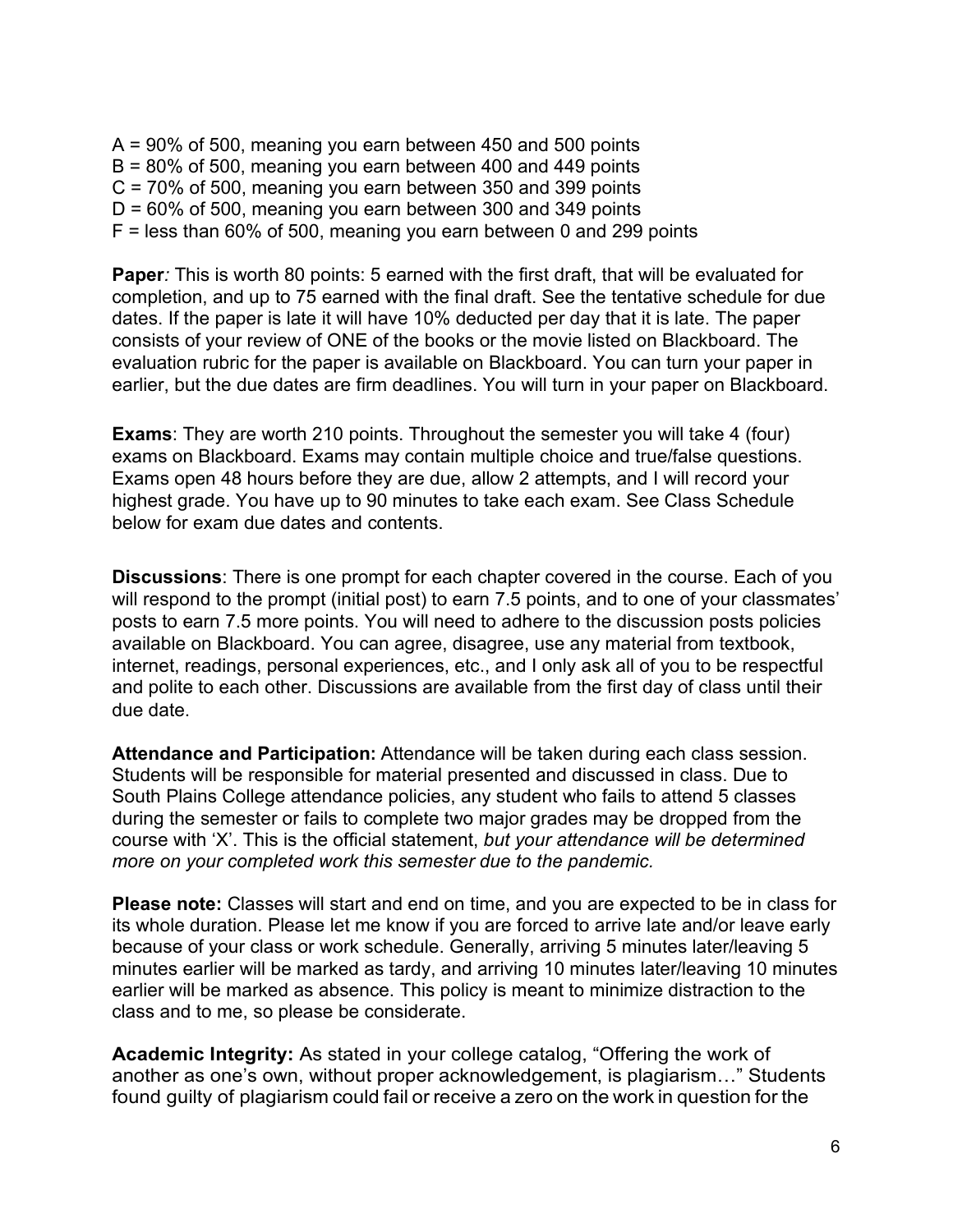first offense and could be dropped from the course should a second offense occur. Cutting and pasting information directly from websites without citing your source also constitutes plagiarism. **I will check your paper for plagiarism if I suspect it has occurred.** If I determine that you are cheating on any phase of your course work, I will take action that could include giving you a "zero" on the course work or even possible dismissal from the course. Check out the following resources for more information onplagiarismandhowtoavoidit: <http://www3.southplainscollege.edu/plagiarism/> or [http://tlt.its.psu.edu/plagiarism/tutorial.](http://tlt.its.psu.edu/plagiarism/tutorial)

Please refer to this page for the SPC plan to return to campus: **Return to Campus** [Plan \(southplainscollege.edu\)](http://www.southplainscollege.edu/emergency/return-to-campus-plan.php)